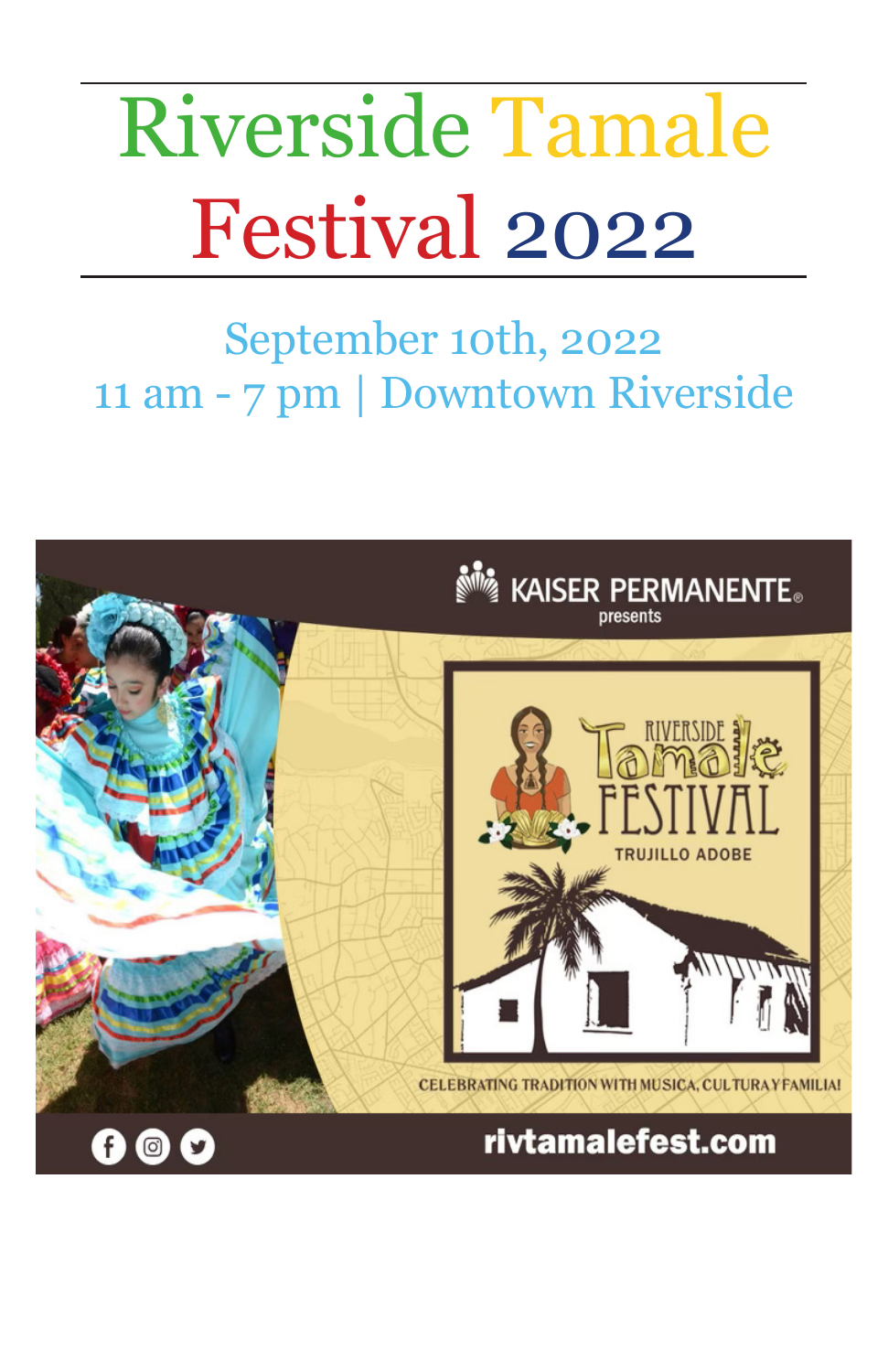# UU LO ADORE

#### *About the Riverside Tamale Festival*

The Riverside Tamale Festival (RTF), organized by Spanish Town Heritage Foundation, will take place on Saturday, September 10th, 2022 from 11 am to 7 pm in Riverside's beautiful White Park. Riverside Tamale Festival 2022 is slated to feature:

- Over 50 food, art, crafts and vendors booths
- Beer gardens showcasing local and national brands
- Kids activities (story time with local authors, piñata, arts & crafts)



This year's festival is expected to attract over 20,000 attendees from distances between 5 and 5,000 miles. The Riverside Tamale Festival offers our sponsors a unique partnership opportunity to create a tailored package that will incorporate your name and brand into one of the many stages, areas, or booths at the festival.

**IN 2015, HISPANICS CONTROLLED** 

TRILLION **IN BUYING POWER** 

Source: Selig Center for Economic Growth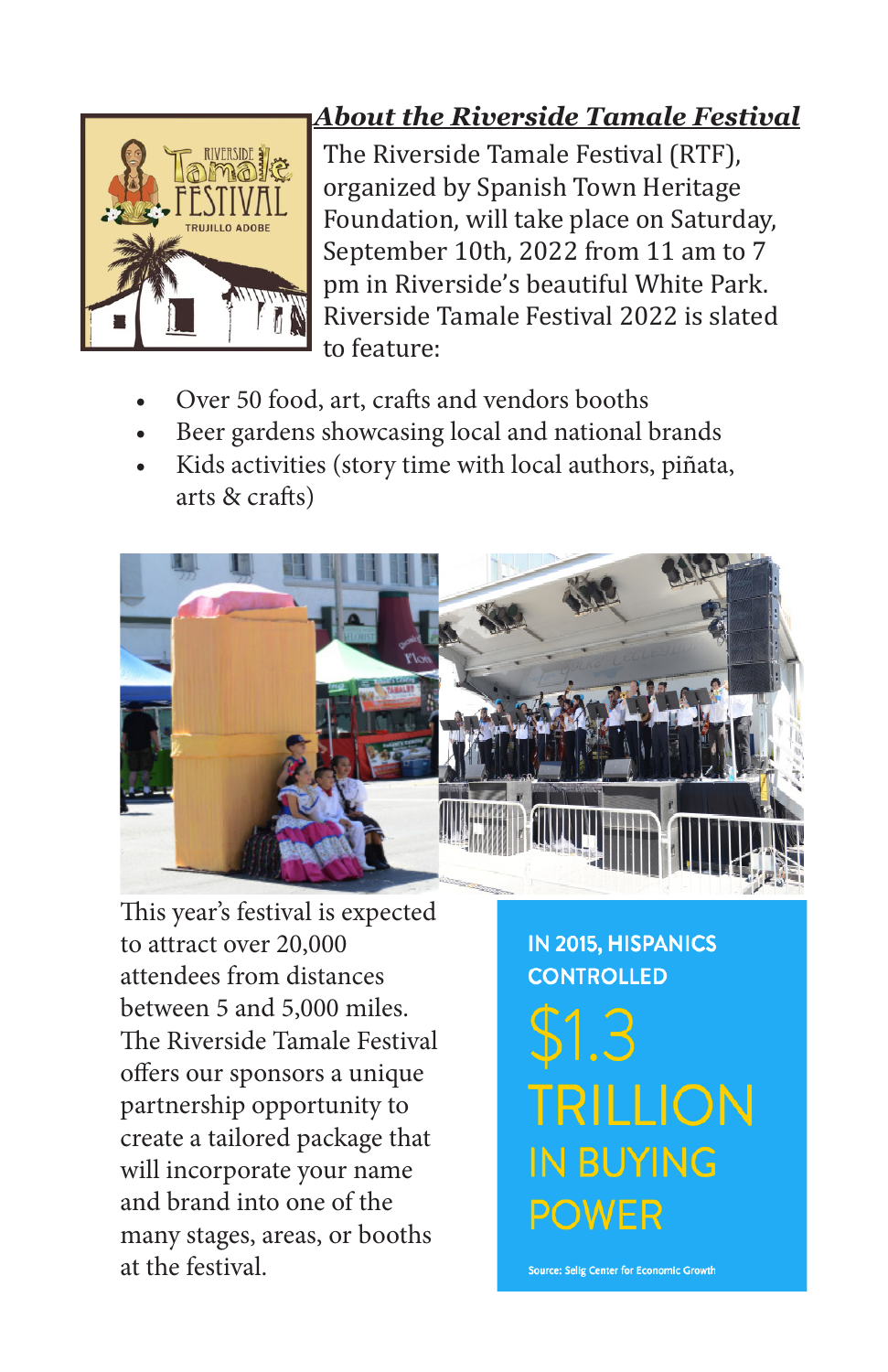#### **Sponsorship Opportunities Welcome HOME**

Herencia (Heritage) Sponsor – \$8,000 (1 available)

- All the perks of an Orgullo sponsor, plus:
- Company banner **prominently displayed** on event Main Stage
- Full page ad in event program
- (8) tickets and VIP Entrance

Orgullo (Pride) Sponsor – \$5,000 (5 available)

- All the perks of a Memoria sponsor, plus:
- Company banner **prominently displayed** on one of the festival's stages or dedicated areas
- 3 dedicated social media posts
- Company name on all print and online advertising
- Half page ad in event program
- (6) tickets and VIP Entrance

Memoria (Memory) Sponsor – \$2,500 (4 available)

- All the perks of an Educación sponsor, plus:
- Name/logo in social media mentions with links
- 1/3 page ad in event program
- (4) tickets and VIP Entrance

Educación (Education) Sponsor – \$1,000 (7 available)

- Name/logo on event website and program
- Business Card ad in event program
- Live recognition at event